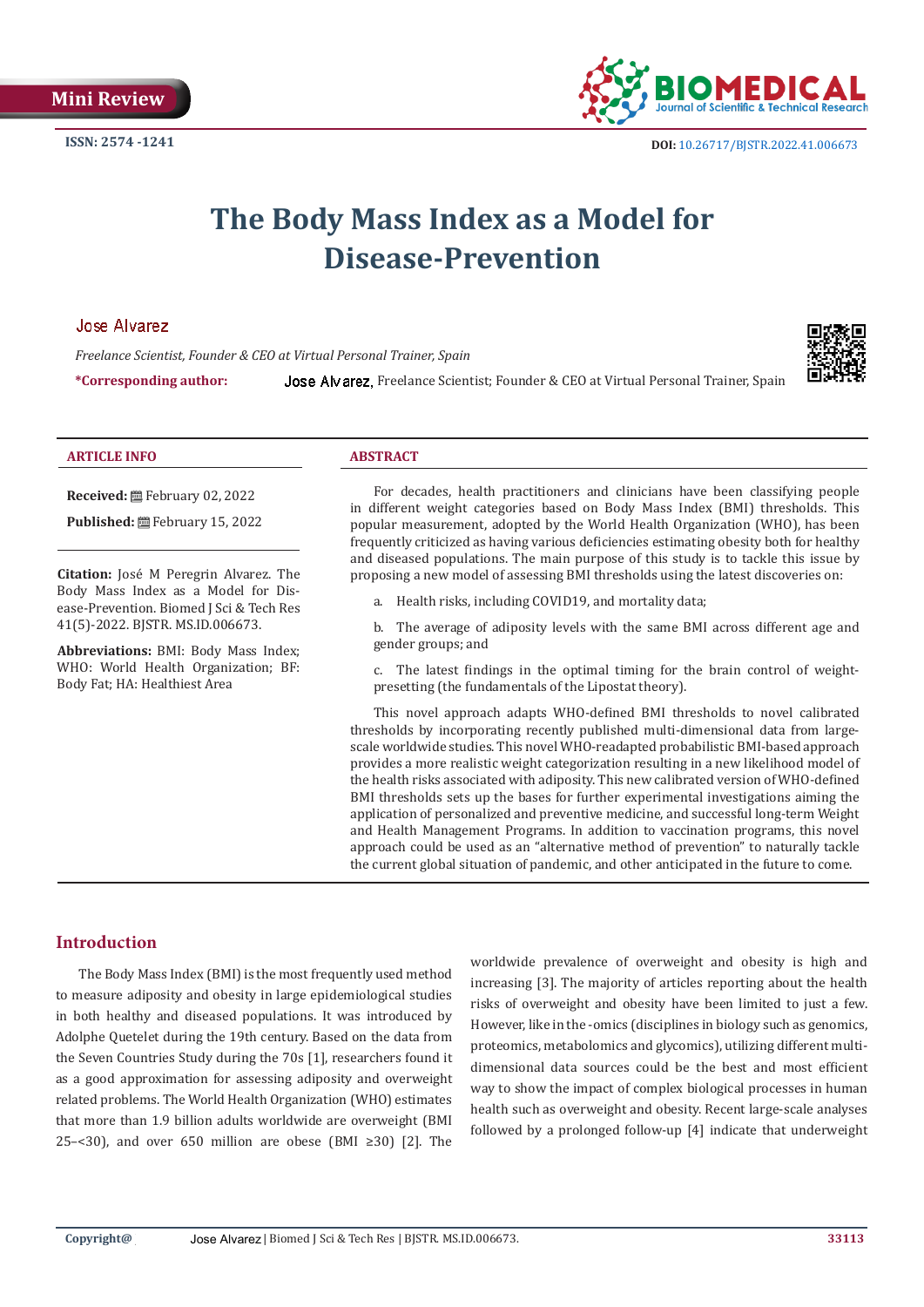(BMI <18.5), overweight and obesity are associated with increased mortality, challenging previous studies [5]. This is consistent with 10 years of follow-up studies showing that the incidence of diabetes, hypertension, heart disease, colon cancer, and stroke increased with the degree of overweight [6].

Studies conducted during Coronavirus pandemics have shown that patients at risk for COVID19 have been characterized as having preexisting diseases, such as hypertension, cardiovascular disease, diabetes, chronic respiratory disease, or cancer [7]. And a recent study [8] has investigated the association between BMI, clinical characteristics, and the need for invasive mechanical ventilation in patients admitted to intensive care due to COVID19, suggesting that obesity may be also an independent risk factor for this rapidly spreading disease. Despite the wide use of BMI and its important health implications, this measurement is not perfect because it is only dependant on height and weight and it does not take into consideration different levels of adiposity based on age, physical activity levels, and gender. For this reason, the BMI has been frequently criticized as having various deficiencies as a measure of obesity both for healthy and diseased populations [9]. Furthermore, the BMI by itself can not anticipate any changes in weight category in the future, which can be one of the reasons why  $\sim$ 80% of people succeeding in short-term weight loss are not able to maintain it long term [10]. Successful weight management programs should also consider the required timing for feedback signals originating in adipose tissue to influence the brain centers that control eating behavior and activity (metabolic and motor), the fundamental of the Lipostat theory [11], which has been for the very first time studied in humans [12]. Despite all the above caveats, yet the BMI remains a widely used screening tool amongst health practitioners.

The last WHO actualization of BMI thresholds happened in 2004 [2]. The availability of newly published meta-data from various sources provide an opportunity for revisiting current adopted BMI thresholds. This study suggests a novel probabilistic approach consisting of WHO-readapted BMI thresholds aiming to accurately reflect the impact of:

- **1.** Adiposity in disease and mortality rates [4,6], in order to readapt thresholds;
- **2.** Race, gender, and age variables in adiposity [13], in order to diminish false positive and negative rates; and
- **3.** The potential influence of the "Lipostat" in facilitating longterm weight-presetting, in order to allow probability BMI thresholds better associated with weight and health risks [12].

# **Methods**

WHO-defined BMI thresholds were readapted by following a 3-steps procedure: BMI thresholds with the lowest health-risk(%) from the Global BMI Mortality project (from over 10 million people across 4 continents) [4], the Nurses' Health (from 121,701 female registered nurses), and the Health Professionals Follow-up Studies (from 51,529 men) [6], the UK Biobank (from 22 research assessment centers in the United Kingdom) [14], and the Centre Hospitalier Universitaire de Lille, France (obesity frequency among 124 patients admitted in intensive care for SARS- CoV- 2) [8] were displayed on a Health-Risk vs BMI graph. The BMI thresholds with the lowest health risk from the Allied Dunbar National Fitness Survey (4,316 randomly selected healthy participants from different gender and age groups) [13] were used to readapt the overweight and obese BMI (averaged and rounded) thresholds and displayed on the graph. Finally, the probabilistic BMI thresholds from the first reported long-term human study [12] involving metabolic adaptation, weight-presetting (consistent with the Lipostat theory), and successful long-term weight loss were displayed on the graph.

### **Results**

The weight relevance to disease, including COVID19 data, and mortality in different populations was assessed [4,6]. The novel WHO-readapted BMI thresholds take into account that having overweight increases mortality risk until 35-40%, compared to reference healthy individuals, and as much as 100% and until 3 times more than the reference in individuals with coronavirus disease, not requiring and requiring mechanical ventilation, respectively (Figure 1). Obesity is also a major risk factor, increasing mortality risk until 3 times more, compared to the reference, and until more than 3 times and more than 5 times in coronavirus patients, not requiring and requiring mechanical ventilation, respectively. Having underweight also increases the mortality risk to as much as 50% more than the reference, and, surprisingly, slightly in the BMI range 18.5-<20 (Normal BMI category), suggesting that both excessively and nearly lean adults should be also considered of health concern.

For underweight individuals, an estimation of mortality risk due to coronavirus is not currently possible due to lack of data but it was approximated by respiratory disease data (Figure 1). Having overweight and obesity increases the risk of type 2 diabetes, high blood pressure, heart disease, and other cancer diseases such as colon, breast, esophagus, gallbladder, pancreas, uterus, ovaries, kidney, and liver [5] (not shown for clarity). The relationship between BMI and the risk of developing chronic diseases is evident even among adults in the upper half of the BMI range 22.0-<25, considered as Normal category. This is consistent with recent studies suggesting a BMI between 18.5 and 21.9 minimizes the risk of high cholesterol, hypertension, type 2 diabetes, heart disease, stroke, and colon cancer [6]. However, a more recent study shows that there is a slightly increased mortality risk (13%) in the lower half of the Normal BMI range 18.5 - <20 compared to the reference [4]. Thus, the WHO-defined BMI thresholds were readapted  $(1<sup>st</sup>)$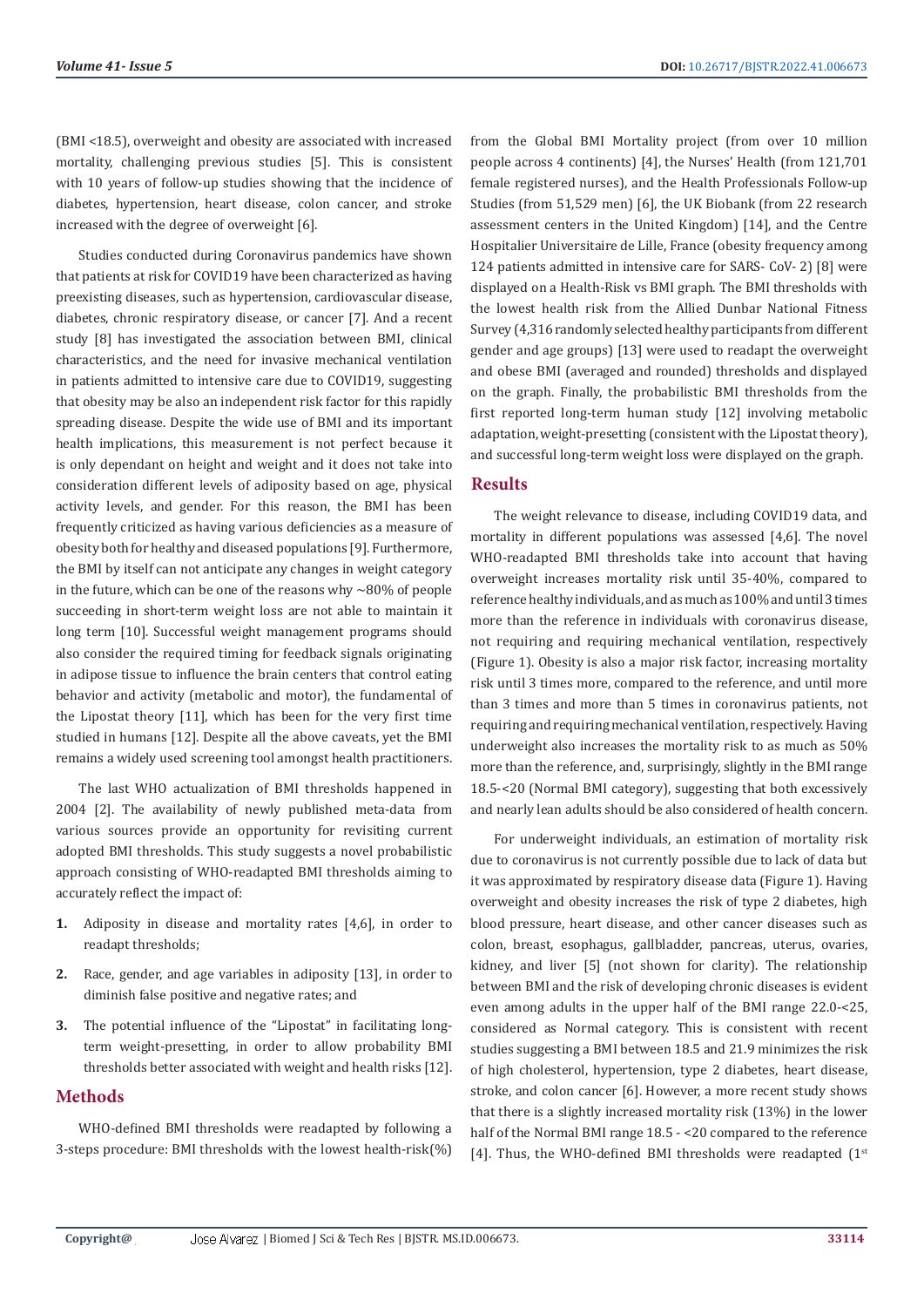time) accordingly, based on mortality risk as this was considered the most important health parameter.

A recent study has anchored the overweight BMI threshold 25 for the 40–49 years old group, all other age group and gender differences estimated for the same BodyFat (BF)%=25.3 and 34.8 for all male and female participants, respectively. The same study anchored the obese BMI threshold 30 for the 40–49 years old group, all other age groups and gender differences estimated for the same BF%=34.1 and 43.5 for all male and female participants, respectively [13]. WHO-readapted BMI thresholds were further readapted (2nd time) by taking into account the changes in adiposity composition occurring in different age and gender groups (Figure 1). Finally, a study supporting the Lipostat theory in humans has

shown "the healthiest area" (HA), a narrower area (20.6 - 22.8) of the WHO-defined Normal BMI thresholds (18.5<25), may represent a better BMI threshold and a healthier reference for long-term weight loss [12]. This was achieved by considering three novel probabilistic BMI thresholds to classify under-, over-weight, and obese. Interestingly, the lowest mortality risk overlapped HA and was not overlapping BMI thresholds of age and gender adiposity differences, supporting HA thresholds for successful long-term weight and health management programs. Thus, the WHOreadapted BMI thresholds were further readapted again to account for metabolic adaptation and weight-presetting. Altogether, this resulted in the final WHO-readapted (3rd time) BMI thresholds to assess the health risk associated with weight (Figure 1).



**Note:** The figure indicates the level of health risk (1x – 5x) with each 5-unit increase in WHO- defined BMI thresholds together with the readapted colored ones. Health risk  $(1.5x - 5.0x)$  represents the increase in health risk ratio (from 1.5 to 5 times) compared to reference healthy individuals (1x). Colour coding: Red lines = Global BMI Mortality data [4]; Black lines = UK Biobank [14] and SARS- CoV- 2 intensive care data [8] (other diseases not shown for clarity). Sub-lines are proportional to the information content. Newly proposed thresholds and probability color-coded areas (Green, orange, and pink) are calculated by taking into account the human Lipostat theory [12], the Global Mortality data, and the recently proposed redefinition of BMI thresholds [13]. Green, orange and pink lines = WHO-defined BMI thresholds for under-, over-weight, and obesity, respectively. "Ideal Weight" and blue lines are defined according to the lowest health risk of all-cause mortality.

**Figure 1:** The BMI as a predictor of disease.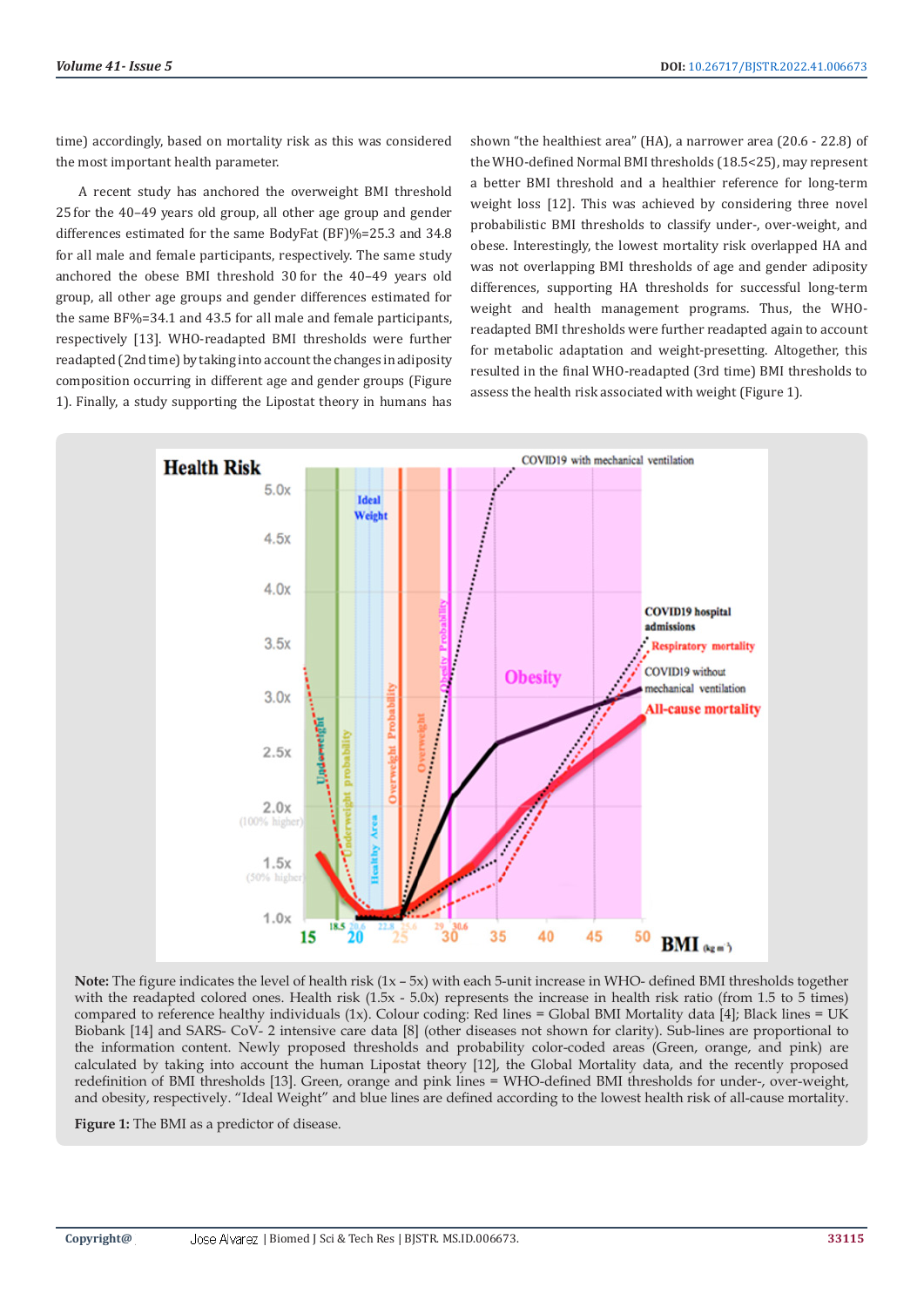# **Discussion**

A low health risk occurs for individuals with a BMI 20-<25 (Normal BMI category). However, this study shows that the lowest mortality risk approximately occurs for individuals with BMI 20.6 - 22.8 (sky blue "Healthy Area"). Outside this BMI thresholds, there is an increased risk of diseases and mortality, and outside the Normal BMI thresholds, the risk of disease, including coronavirus, and mortality is more dramatic. It is estimated that if the WHO-defined Normal BMI thresholds, was applied to the world's overweight and obese population, the proportion of premature deaths that could be avoided would be approximately 1/5 in North America, 1/6 in Australia & New Zealand, 1/7 in Europe, and 1/20 in east Asia, assuming that the associations of overweight and obesity with mortality mostly reflect causal effects. Nonetheless, if the novel WHO-readapted "Healthy" BMI thresholds were instead to be applied to the world's overweight and obese population, the proportion of premature deaths would be higher. This novel approach also highlights how BMI thresholds act as a factor in COVID-19 severity. Thus, overweight and obese patients, especially severely obese, should take extra precautionary measures to avoid COVID- 19 contamination [8]. Since over 2/3 of the western society are overweight/obese, this potentially presents a major risk factor for severe COVID-19 infection and may have implications in governments policies [14]. Allowing age- and gender-specific BMI thresholds, this novel WHO-readapted approach reflects the same levels of adiposity, eventually reducing the number of false-positive and negative associated to wrong BMI categories [13].

Finally, including probabilistic BMI and HA thresholds provides additional advantages:

- **1.** Predict new potential weight risks scenarios, such as under-, over-weight and obesity, and their associated health risks;
- **2.** Reduce the rate of BMI misclassification; and
- **3.** It is consistent with metabolic adaptation and weightpresetting (the Lipostat theory), allowing long term weight loss, and maintenance [12].

In summary, this study highlights the need for an adaptation and redefinition of the current WHO-BMI thresholds. The proposed novel approach is consistent with the up-to-date disease and mortality data, changes in adiposity composition, and time-based weight-presetting, providing a novel predictive dimension, with automation potential, to WHO-defined BMI thresholds. Due to the current stage of pandemic worldwide and the difficulties shown at accessing effective therapeutics, especially in poor economies, the "Healthy Area" proposed here could complement current vaccination programs, acting as "an alternative preventive measure", without any secondary effects, for the prevention of COVID-19 and other diseases [4-8], and, ultimately, death by increasing life span. Given the time and cost estimate for the discovery and supply of new antiviral therapeutics ( $\sim$ 10 years and US\$500 million in average [15]), the "Healthy Area" proposed here could be achieved in a much shorter time (from weeks to months), even for the most extreme cases of obesity, and at no cost. An automatic web application [16] intuitively driving any individual into a customized "Healthy Area" has been created. A healthy weight by calorie restriction enhances healthspan (the length of time that an individual remains healthy) and increases longevity across species [17]. This study also suggest that even limited weight loss could improve the metabolic health of a person with overweight and obesity, reducing the chance of developing numerous diseases, something particularly important during pandemic times [4,6]. This study sets up the bases for the systematic implementation of efficient personalized and preventive medicine, and weight and health management programs. With sufficient funding, the results presented here can be tested and validated at a larger scale.

# **Acknowledgment**

I thank I Peregrin-Alvarez, MD at Cleveland Clinic for reviewing this manuscript, helpful comments, and support.

# **Conflict of Interest**

The author declares no conflict of interest.

### **References**

- 1. [Keys A, Aravanis C, Blackburn H, Buzina R, Djordjevi](https://www.degruyter.com/document/doi/10.4159/harvard.9780674497887/html?lang=en)ć BS, et al. (1980) [Seven Countries Study: a multivariate analysis of death and coronary](https://www.degruyter.com/document/doi/10.4159/harvard.9780674497887/html?lang=en) [heart disease. Cambridge, England: Harvard University Press.](https://www.degruyter.com/document/doi/10.4159/harvard.9780674497887/html?lang=en)
- 2. [\(2016\) World Health Organization \(2016\) Obesity and overweight.](https://www.who.int/news-room/fact-sheets/detail/obesity-and-overweight)
- 3. [Ng M, Fleming T, Robinson M, Thomson B, Graetz N, et al. \(2014\) Global,](https://pubmed.ncbi.nlm.nih.gov/24880830/) [regional, and national prevalence of overweight and obesity in children](https://pubmed.ncbi.nlm.nih.gov/24880830/) [and adults during 1980-2013: a systematic analysis for the Global](https://pubmed.ncbi.nlm.nih.gov/24880830/) [Burden of Disease Study 2013. The Lancet 384: 766-781.](https://pubmed.ncbi.nlm.nih.gov/24880830/)
- 4. [\(2016\) The Global Mortality Collaboration. Body-mass index and all](https://www.thelancet.com/journals/lancet/article/PIIS0140-6736(16)30175-1/fulltext)[cause mortality: individual participant-data meta-analysis of 239](https://www.thelancet.com/journals/lancet/article/PIIS0140-6736(16)30175-1/fulltext) [prospective studies in four continents. The Lancet 388: 776-786.](https://www.thelancet.com/journals/lancet/article/PIIS0140-6736(16)30175-1/fulltext)
- 5. [Flegal KM, Kit BK, Orpana H, Graubard BI \(2013\) Association of all-cause](https://pubmed.ncbi.nlm.nih.gov/23280227/) [mortality with overweight and obesity using standard body mass index](https://pubmed.ncbi.nlm.nih.gov/23280227/) [categories: a systematic review and meta-analysis. JAMA 309\(1\): 71-82.](https://pubmed.ncbi.nlm.nih.gov/23280227/)
- 6. Field AE, Coakley EH, Must A, Spadano JL, Laird N, et al. (2001) Impact of Overweight on the Risk of Developing Common Chronic Diseases During a 10-Year Period. Arch Intern Med 161(13): 1581-1586.
- 7. [Zhou F, Yu T, Du R, Fan G, Liu Y, et al. \(2020\) Clinical course and risk](https://www.thelancet.com/journals/lancet/article/PIIS0140-6736(20)30566-3/fulltext) [factors for mortality of adult inpatients with COVID- 19 in Wuhan, China:](https://www.thelancet.com/journals/lancet/article/PIIS0140-6736(20)30566-3/fulltext) [a retrospective cohort study. The Lancet 2020 395: 1054-1062.](https://www.thelancet.com/journals/lancet/article/PIIS0140-6736(20)30566-3/fulltext)
- 8. [Simonnet A, Chetboun M, Poissy J, Raverdy V, Noulette J, et al. \(2020\)](https://www.ncbi.nlm.nih.gov/labs/pmc/articles/PMC7262326/) [High Prevalence of Obesity in Severe Acute Respiratory Syndrome](https://www.ncbi.nlm.nih.gov/labs/pmc/articles/PMC7262326/) [Coronavirus- 2 \(SARS- CoV- 2\) Requiring Invasive Mechanical](https://www.ncbi.nlm.nih.gov/labs/pmc/articles/PMC7262326/) [Ventilation. Obesity.](https://www.ncbi.nlm.nih.gov/labs/pmc/articles/PMC7262326/)